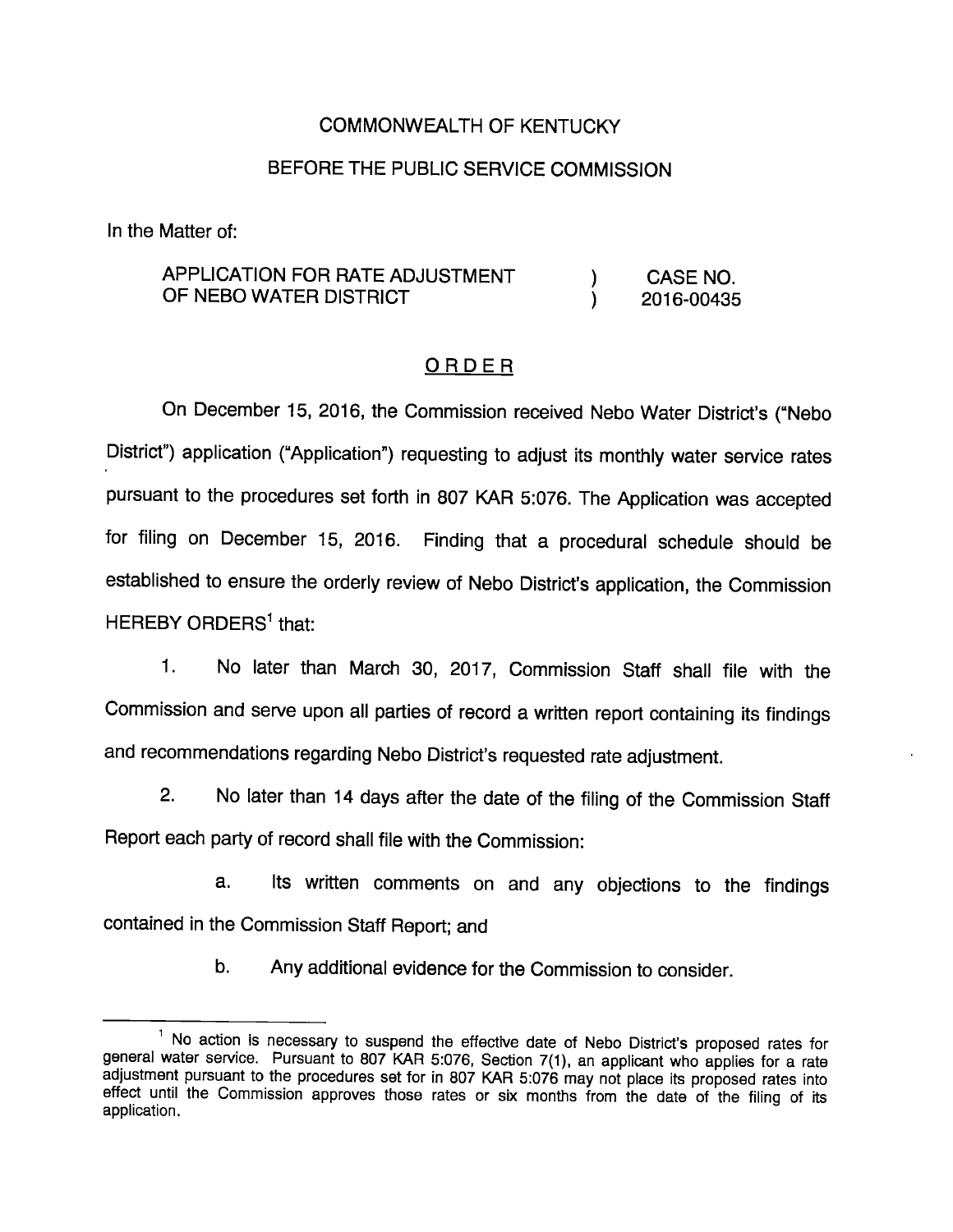3. If Commission Staff finds that Nebo District's financial condition supports a higher rate than Nebo District proposes or the assessment of an additional rate or charge not proposed in Nebo District's Application, Nebo District in its response to the Commission Staff Report shall also state its position in writing on whether the Commission should authorize the assessment of the higher rate or the additional rate or charge.

4. If Commission Staff finds that changes should be made to the manner in which Nebo District accounts for the depreciation of Nebo District's assets, Nebo District in its response to the Commission Staff Report shall also state its position in writing on whether the Commission should require Nebo District to implement the proposed change for accounting purposes.

5. A party's failure to file written objections to a finding contained in the Commission Staff Report within 14 days after the date of the filing of the Commission Staff Report shall be deemed a waiver of all objections to that finding.

6. If a party requests a hearing or informal conference, then the party shall make the request in its written comments and state the reason why a hearing or informal conference is necessary.

7. A party's failure to request a hearing or informal conference in the party's written response shall be deemed a waiver of all rights to a hearing on the Application and a request that the case stand submitted for decision.

8. A party's failure to file a written response within 14 days after the date of the filing of the Commission Staff Report shall be deemed a waiver of all rights to a hearing on the application.

-2- Case No. 2016-00435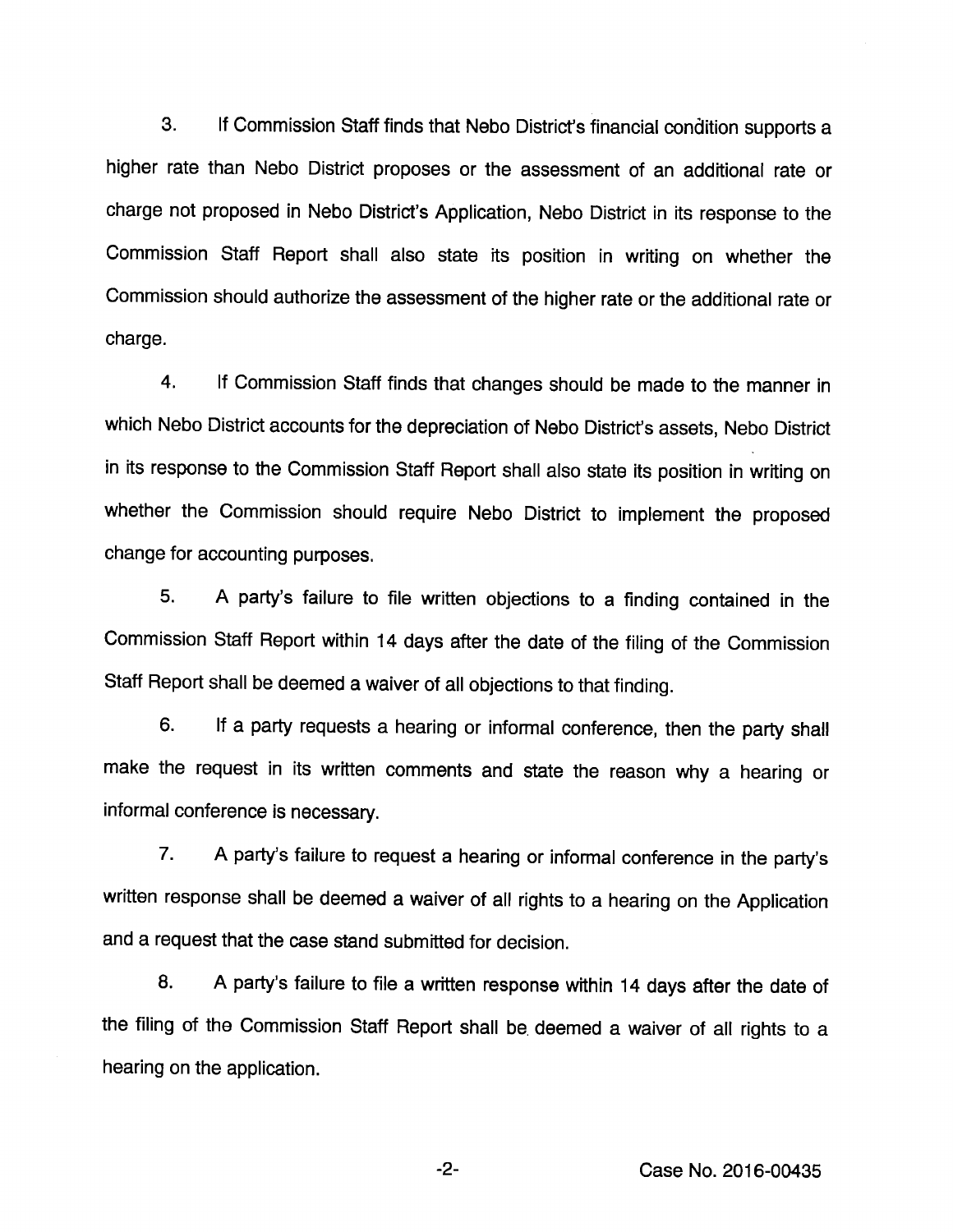9. Any motion to intervene shall be filed no later than January 20, 2017.

10. Any motion to intervene filed after January 20, 2017, shall show a basis for intervention and good cause for being untimely. If the untimely motion is granted, the movant shall accept and abide by the existing procedural schedule.

By the Commission



ATTEST:

lathers

Executive Director

Case No. 2016-00435